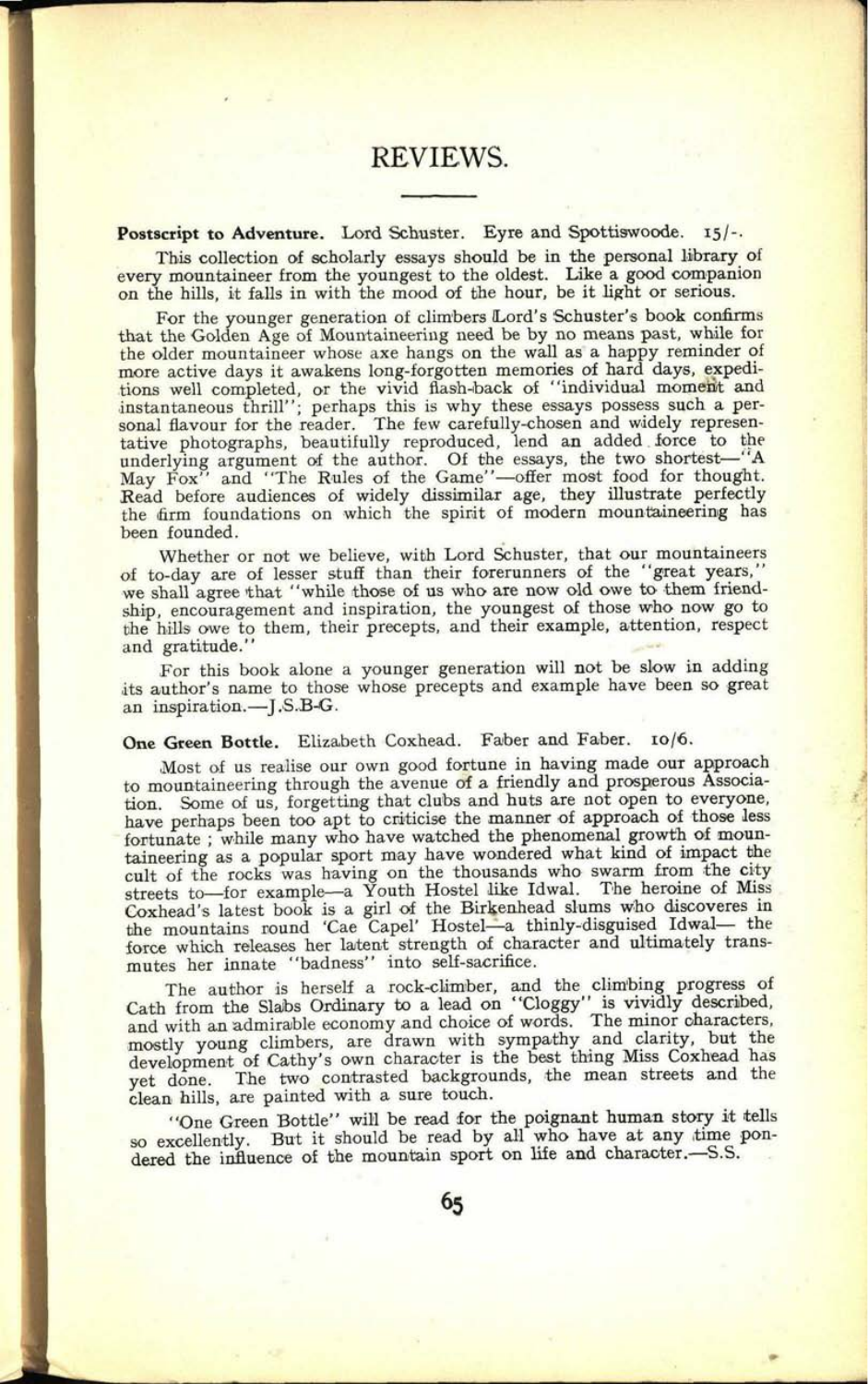#### **The Sheffield Area.** Gritstone Guide. Willmei Bros. Ltd. g/-.

Nine shillings looks a high price for a climbing guide, but this remarkably comprehensive production is well worth it, for its 172 pages contain<br>descriptions of nearly 800 climbs on the nine main "edges" and outlying<br>crags in the Sheffield area. What is more, they are well described, and<br>20 c with their numbers in the text, make identification a very simple matter. As for the 16 photo illustrations, each is a fine action-photo in its own right, comparing favourably with any pictures yet reproduced in guidebooks. It is good to see the Mods, and Difis. receiving their proper meed of description among the V.S.s ; recent guide-book writers have tended to forget that their reproductions are likely to be used by many more beginners than tigers-climbers to whom "a right-foot-above-the-right-ear movement" (to quote a V.S. description) may remain unattainable. Modernity is noticeable in the naming of some of the recent climbs, among them "Confusion" and "Depression," and in at least two cases the search for originality has occasioned a relapse into foreign tongues, the results being "Himmelswillen" and "Teufelsweg." In size and appearance the volume resembles the Climbers' Club guides. It is in every way <sup>a</sup>credit to its editor, Mr. Eric Byne, and to those who assisted him in work well done.-S.S.

#### **The Mountaineer's Week-End Book.** Showell Styles. Seeley Service, 12/6.

A book of this sort has long been awaited by the mountaineering fraternity and eagerly desired by the acolyte of mountain ways. For the first time the essence of mountains and climbing tradition is distilled in one highly entertaining volume of 400 pages—"a Compendium," as the author says in his preface, "of Things about Mountains." Those "Things" include Weather, Songs, Equipment, Flowers, Food, Poems, Knots, Compass Work, Birds and Beasts, and a dozen others. For some the anthologies of prose and verse will be the most enthralling part of Mr. Styles' work ; he has evidently dug deep in the rich mines of Club Journals to unearth mountain writings of climbers as diverse as Mallory and John Buchan, and to preserve for us the source of many a quotation that has passed into the vocabulary of the climber. The words and music of the mountain songs old and new are here, besides reference data about rope strains, photography, food values, medical supplies, glossaries, accident procedure, and packing lists. Climbing technique is, wisely, not dealt with ; we have quite enough manuals on this subject already ; but almost everything else a mountaineer ought to know is here, based on the dicta of the highest modern authorities. Mr. Styles is modest about his own climbing experience, but it enables him to comment usefully on vital matters of equipment and to write entertaining chapters on Mountain Travel and Mountain Camping. Rarely has an author been so fortunate in his illustrator and publisher. Mr. Thomas Beck's many charming mountain sketches, and nis beautifully accurate drawings of flowers and knots, add distinction to an artistically produced and well-bound volume. This is a book whose packed wit and knowledge will make it a lifelong companion for every mountain-lover.-G.C.

## **This is My Voyage.** Tom Loagstafi. John Murray. 2i/-.

This book is written by a mountaineer of no mean achievement with an obvious love and enjoyment of all that together goes to make up mountain exploration in the widest sense. It is remarkable that any one person should have been fortunate enough to have explored in so many different countries.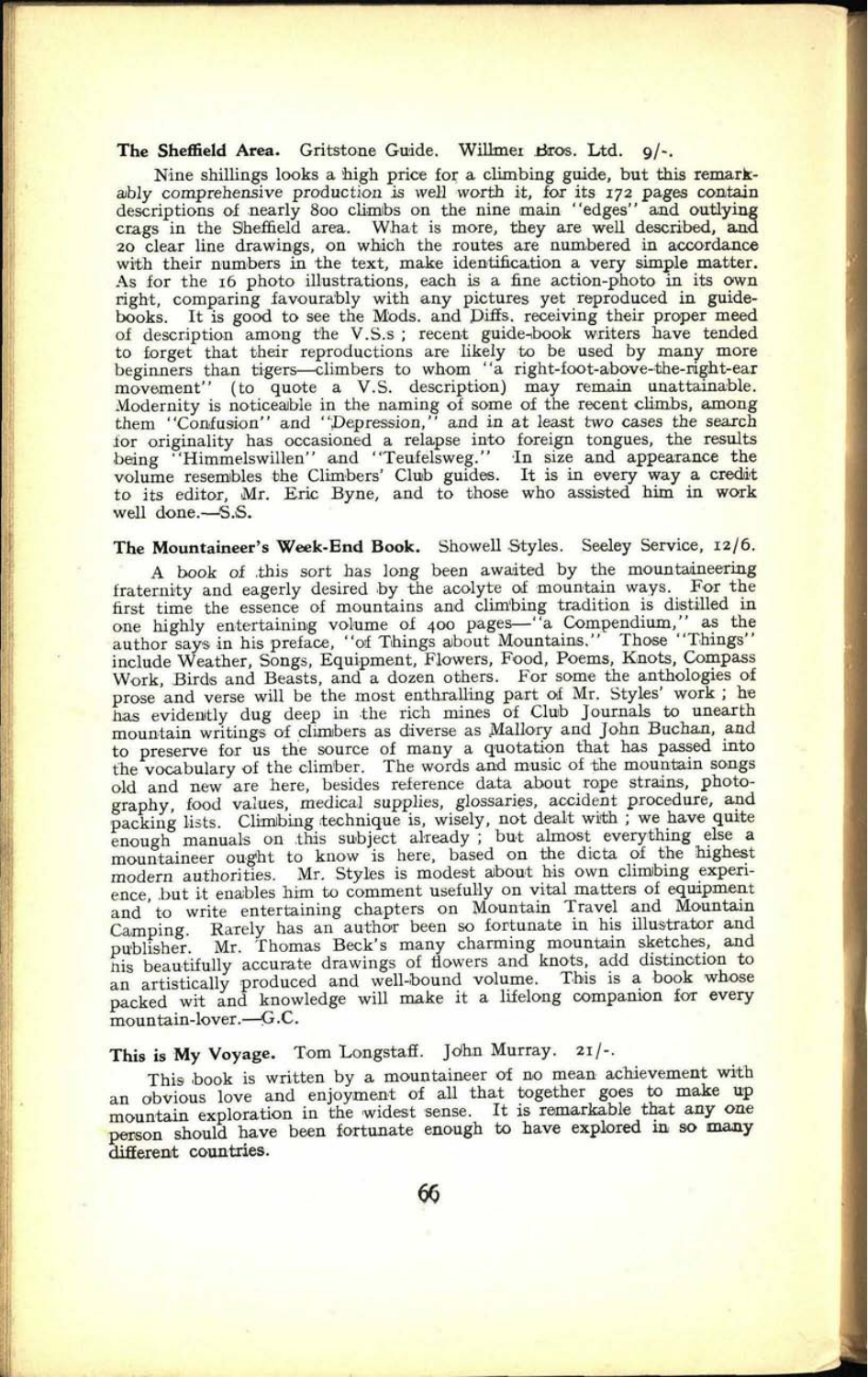To one reader at least, the early adventures of youth have the greater appeal, for they capture the spirit of the pioneers. The earlier part of the book has a charm in being unsophisticated, but as one reads on one feels that much as the writer would like to lay down his pen there is still so much that must not be left out that he must stick to his task. There is really such a great deal of ground covered that one becomes sated and feels a kind of mountain indigestion.

There is much useful and interesting data for reference, backed up by first-rate maps and a number of photographs perhaps more illustrative of the text than artistic. The bibliographical notes are well set out in a separate section, a method preferable to that of using footnotes on the actual page.

Should you read it? Yes, definitely ! If you're interested in the hills at all you can't afford to miss it.-N.H.

## Subterranean Climbers. Pierre Chevalier. Faber and Faber. 16/-.

This is an extraordinary book. In spite of this reviewer's aversion to potholing, the account of the exploration of the world's deepest pothole<br>
(the Trou de Glaz) held him enthralled. Mr. Hatt's sympathetic translation co-operates with the author's enthusiasm to achieve something approaching an epic.

The Trou de Glaz is 17 kilometres of passages, ledges, chasms and "cat-runs" in the heart of the Dent de Crolles (6777 feet) near Grenoble, with a total depth of 2157 feet. The finding of a way through this perilous<br>labyrinth occupied Chevalier and his companions of the Lyons Speleologica<sup>1</sup> Club for 65 expeditions over 12 years. Twenty-three photographs and many maps and sketches illustrate the story. At times the non-caving reader must pause to marvel at the almost fanatical persistence and heroism wet which the leader devoted to his object of emerging at the far end of a wet and dirty hole in the ground-but mountaineers, perhaps, should be the last to look askance at such devotion. To the speleologist this is as great an achievement as the ascent of Anapurna is to the mountaineer. In both cases some part of our admiration is seated, as Chesterton says, "not in the fact that the thing was big or bold or successful, but in the fact that the thing was perfectly useless to everybody, including the person who did it. $"$ -S.S.

## **The Pinnacle Club Journal, No, 6, 1950.**

**89. 0239**

The 1950 Journal is the first to be issued since 1938, but the long In a samply bridged iby the impressive record of some enterprising members. I first picked out Mabel Jeffrey's "Reminiscences of the Canadian members. I first picked out Mabel Jeffrey's "Reminiscences of the Canadian Rocki sive and delectable region. It sounds no less attractive from Mabel Jeffrey's recounting—except that frequent meetings with bears (including grizzlies) recounting-order that the particle of the Highleen Days in the Western<br>Himalayas'' is perhaps a small expedition as Himalayan projects go, but,<br>Himalayas'' is perhaps a small expedition as Himalayan projects go, but,<br>igno Hut at Bosigran by Nea Morin and visits to Arran by E. Wells conjure up visions of the gentler sort of climbing day. Gwen Moffatt's " Impressions of the French Alps," written in rather a halting style, tells of a bad season-plenty of plucky attempts with one successful ascent. Most pad season—pierry of pricely and prone to do as Mrs. Worsley Leech—<br>mountaineers of maturer years are prone to do as Mrs. Worsley Leech mountaineers of maturer years are regainst those of more youthful days. The findings can be somewhat brutal, but readers will agree that Mrs. Leech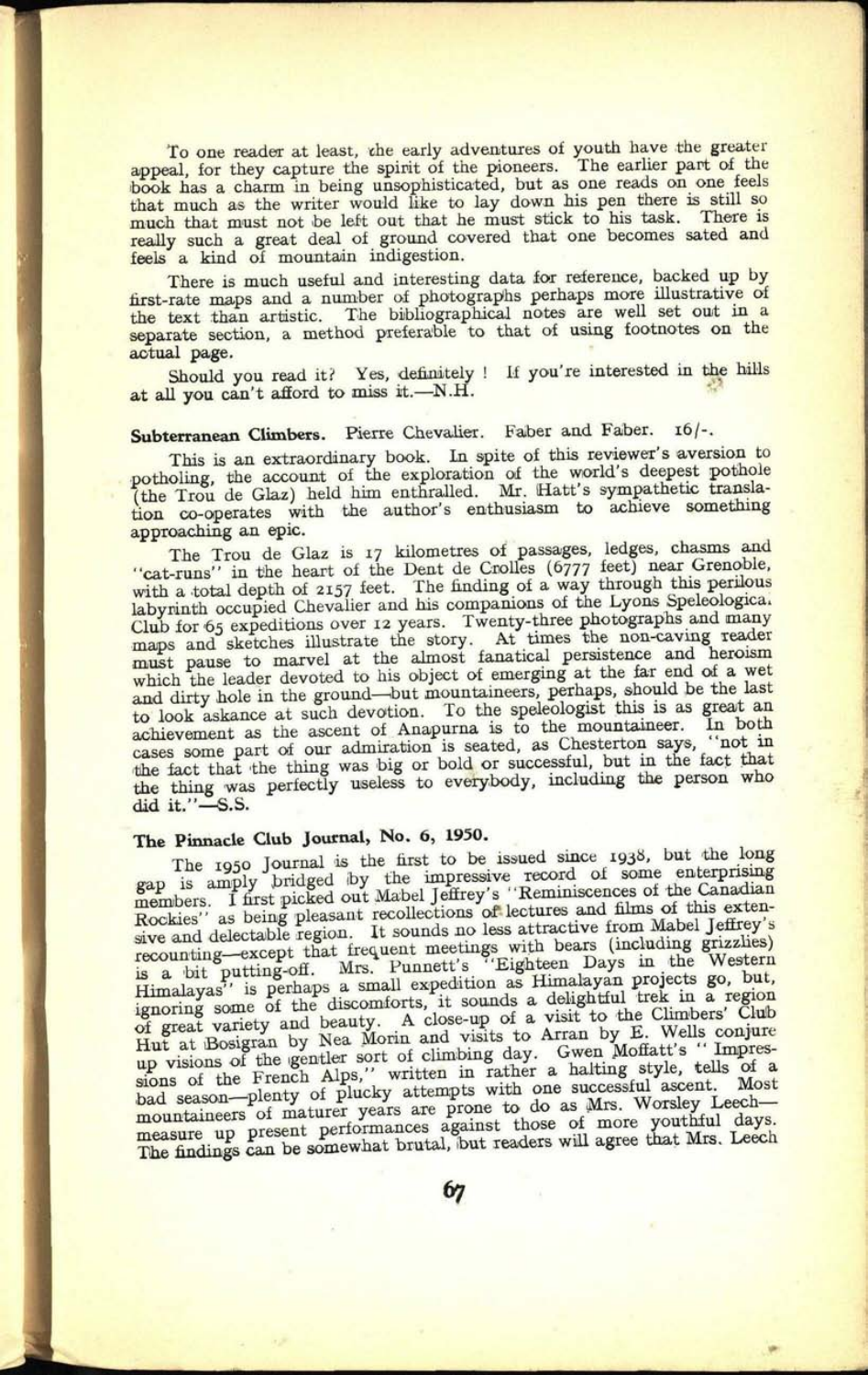should be well content with the readings on her "Snowdonia Measuring-Stick." There are several other articles well worthy of comment, but space forbids it. Photographs serve to illustrate the textual matter, but one cannot say that they attain a very high standard. It is indeed fortunate that the ladies chronicle their doings as ably as they mountaineer.  $-A.E.W.$ 

## **The Journal of the** Fell **and Rock Climbing Club.** *NOB.* 43 and 44, 1950.

This Journal has a luxurious "creamy" quality about it, and the material within its pages is certainly equal to the general presentation. W, Peascod in "The Cinderella of Climbing Valleys" details and surveys climbs in the vicinity of Buttermere. It is in the nature of a review of the new Buttermere Guide Book. The old question of "classification" crops up—regrading of climbs in what he terms "the newer order of Desperation." The article is worth study as a descriptive supplement to the new guide. Bentley Beetham muses on the factors that make some climbs good and others bad. He analyses and lists in order of importance the desirable qualities of a climb. A report of the 1948 Zermatt Meet by Eric Furness; : "Babanki D'aya"—a climb in the Bemenda Division of the Cameroon" by Ascent in Greenland" by W. R. B. Battle, are but a few of the Club's written-up activities, and others most decidedly merit comment. J. C. Lyth discusses some aspects of First Aid as applicable to climber casualties. Lyth discusses some aspects of First Aid as applicable to climber casualties.<br>The article is clear and informative and one mountaineers should read and<br>absorb—it is no use being hopeless and helpless on the scene of an acc

is made by Ashley Abraham, and is splendidly fitting to so distinguished a mountaineer. "His career was one of strenuous endeavour and enthralling adventure, mainly spent in the benefit of his fellow-men." Wakefield was probably best known as a member of the 1922 Everest Expedition led by<br>Bruce. He was President of the F. & R.C.C. in 1923-25, and spoke on the<br>occasion of the dedication of the Club's War Memorial on Great Gable.

A wide circle of mountaineers will mourn the loss of George Basterfield.<br>Those who have met the veteran Lakelander will remember this rugged genial character, so well known also for his songs and poems. George S.<br>Bower writes of this eminent mountaineer—a past President of the Fell and<br>Rock Climbing Club—and narrates incidents in the life of a great climbing<br>pe

An unusually long list of Book Reviews concludes yet another example of what a good Club Journal should be.  $-A.E.W.$ 

#### **The Rucksack Club Journal, 1949.**

If the strength of a club be measured by the diversity of its activities, then the Rucksack Club should have few cares. Here we have members who climib, cave, fish and scramble in places as far apart as Switzerland and the Scottish Isles, the Chimanimanis and County Clare.

Among a batch of uniform merit, V. T. Dillon tells of adventures in "African Hills," while A. S. Piggott proves that a "Family Holiday" is no obstacle to the enjoyment of the greater pleasures of tine Alps. R. A. Eastwood, in his amusing anecdote "The Compass" shows the terrible consequences of being too well prepared, and Ivan Waller breaks new ground in an account of the "Girdle Traverse of lona."